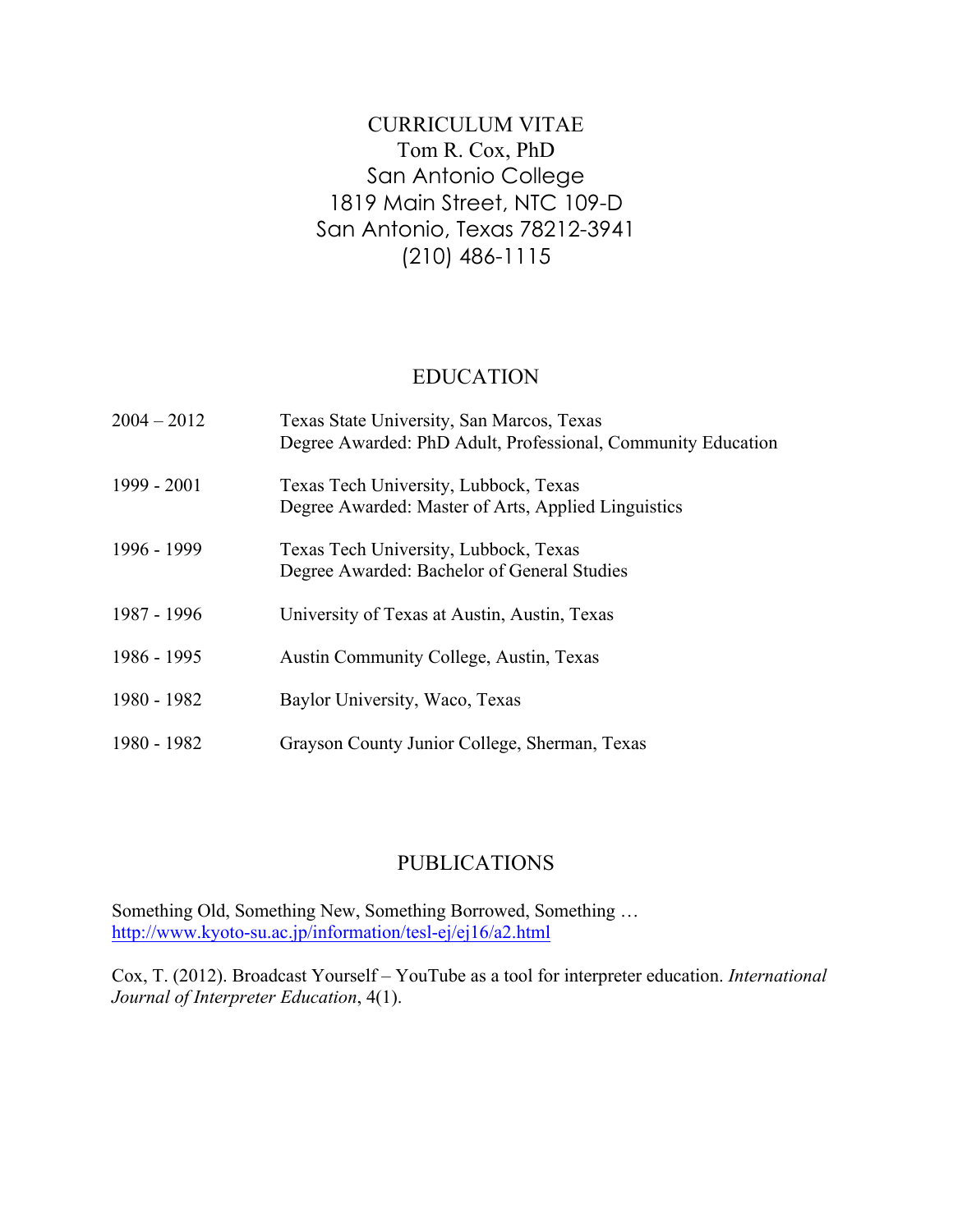### EXPERIENCE

### Professional Employment

| $2016$ – Present | Program Coordinator<br>San Antonio College<br>Department of ASL/IT<br>San Antonio, Texas                                                        |
|------------------|-------------------------------------------------------------------------------------------------------------------------------------------------|
| $2014 - 2016$    | Professor<br>San Antonio College<br>Department of ASL/IT<br>San Antonio, Texas                                                                  |
| $2009 - 2014$    | <b>Associate Professor</b><br>San Antonio College<br>Department of ASL/IT<br>San Antonio, Texas                                                 |
| $2004 - 2009$    | <b>Assistant Professor</b><br>San Antonio College<br>Department of ASL/IT<br>San Antonio, Texas                                                 |
| $2004 -$ Present | Video Relay Interpreter<br>Sorenson Video Relay Service<br>Texas                                                                                |
| $2001 - 2004$    | Instructor<br>San Antonio College<br>Department of ASL/IT<br>San Antonio, Texas                                                                 |
| $2000 - 2001$    | Graduate Part-time Instructor<br><b>Texas Tech University</b><br>Department of Classical and Modern Languages and Literatures<br>Lubbock, Texas |
| 1999 - 2000      | <b>Teaching Assistant</b><br>Texas Tech University<br>Department of Classical and Modern Languages and Literatures<br>Lubbock, Texas            |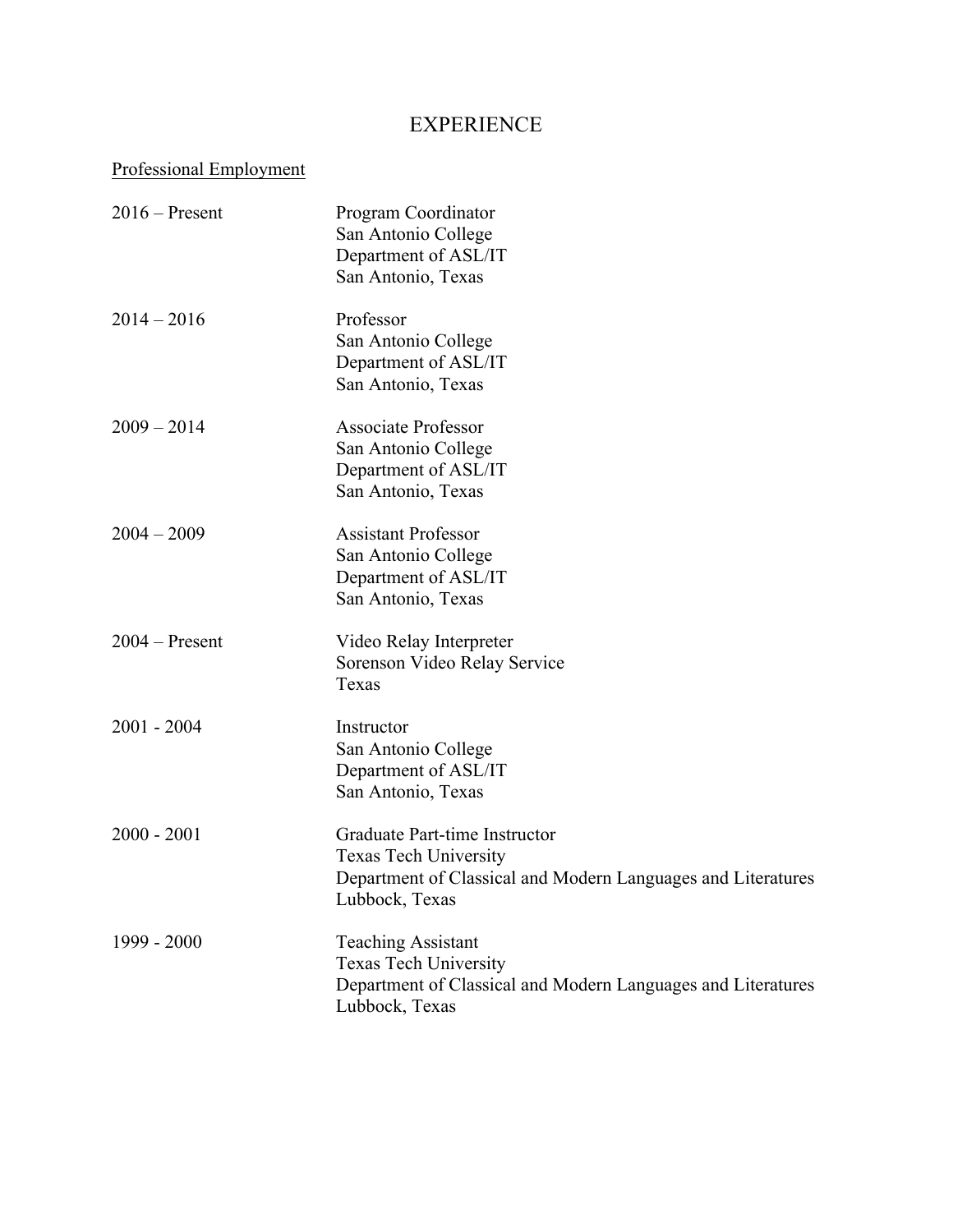| 1996 - 1999                | <b>Communication Specialist</b><br>Lubbock Independent School District<br>Regional Day School Program for the Deaf<br>Lubbock, Texas |
|----------------------------|--------------------------------------------------------------------------------------------------------------------------------------|
| 1989 - 1996                | Self Employed Sign Language Interpreter<br>Austin, Texas                                                                             |
| 1988 - 1989                | <b>House Parent</b><br>Texas School for the Deaf<br>Austin, Texas                                                                    |
| 1984 - 1988                | <b>Systems Support Specialist</b><br><b>Texas Legislative Budget Board</b><br>Austin, Texas                                          |
| 1983 - 1984                | <b>House Parent</b><br>Texas School for the Deaf<br>Austin, Texas                                                                    |
| <b>Teaching Experience</b> |                                                                                                                                      |
| $2014 -$ Present           | Professor<br>San Antonio College<br>Department of ASL/IT<br>San Antonio, Texas                                                       |
| $2015 - 2015$ (Summer)     | <b>Visiting Professor</b><br>Universidad Technológica<br>San Luis Rio Colorado<br>Sonora, Mexico                                     |
| $2009 - 2014$              | <b>Associate Professor</b><br>San Antonio College<br>Department of ASL/IT<br>San Antonio, Texas                                      |
| $2004 - 2009$              | <b>Assistant Professor</b><br><b>Interpreter Training Program</b><br>San Antonio College<br>San Antonio, Texas                       |
| $2001 - 2004$              | Instructor<br><b>Interpreter Training Program</b><br>San Antonio College<br>San Antonio, Texas                                       |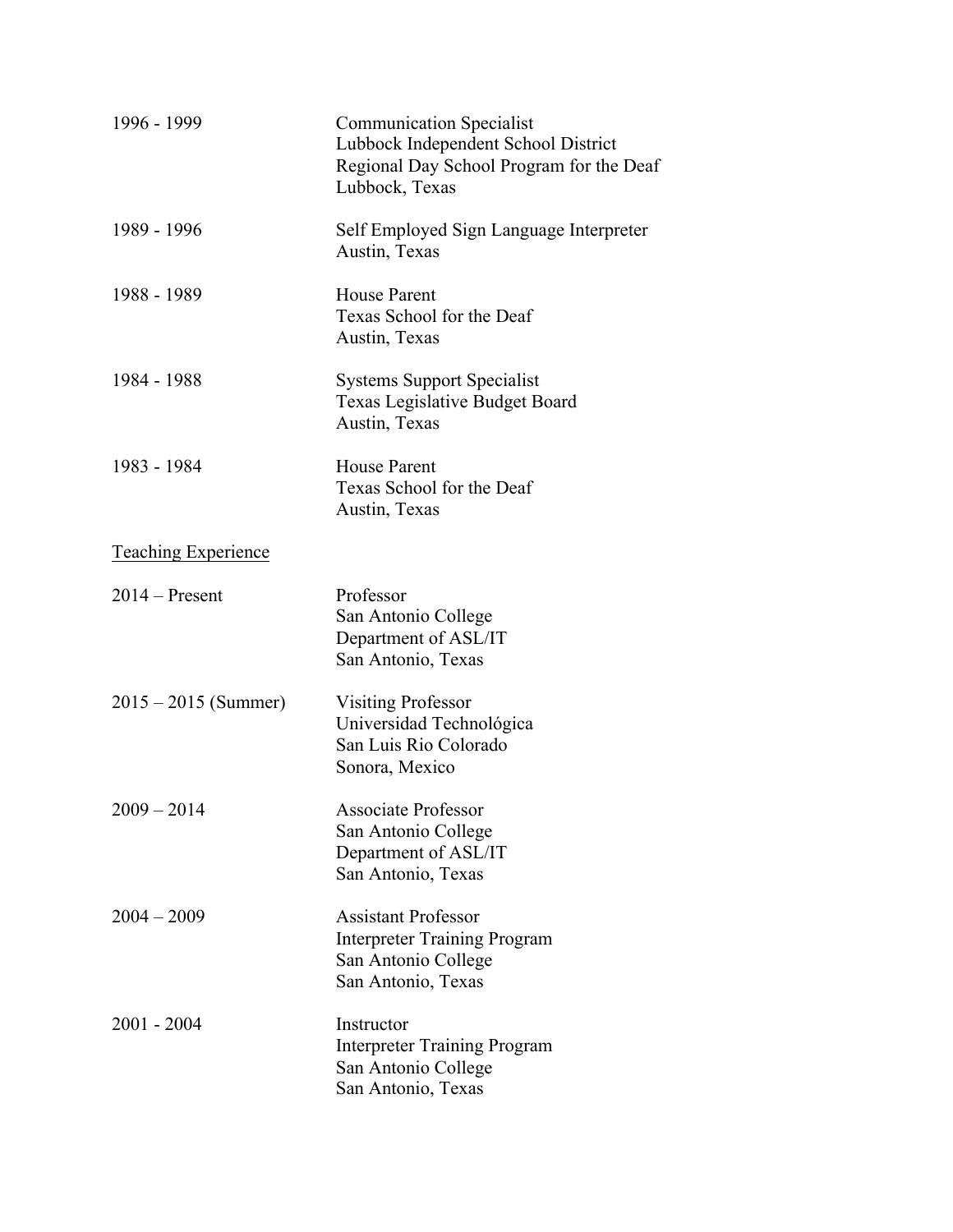| $2001 - Summer$         | <b>Adjunct Faculty</b><br><b>Interpreter Training Program</b><br>San Antonio College<br>San Antonio, Texas                                                                           |
|-------------------------|--------------------------------------------------------------------------------------------------------------------------------------------------------------------------------------|
| $2000 - 2001$           | Graduate Part-time Instructor<br><b>Texas Tech University</b><br>Lubbock, Texas                                                                                                      |
| 2000 - Summer           | Instructor<br><b>International Teaching Assistant Workshop</b><br><b>Texas Tech University</b><br>Lubbock, Texas                                                                     |
| 1999 - 2000             | <b>Teaching Assistant</b><br><b>Texas Tech University</b><br>Lubbock, Texas                                                                                                          |
| Professional Activities |                                                                                                                                                                                      |
| $2004 - 2006$           | Chairperson<br>Texas Department of Assistive and Rehabilitative Services,<br>Division for Deaf and Hard of Hearing Services<br>Board for Evaluation of Interpreters<br>Austin, Texas |
| $2000 - 2001$           | Newsletter Editor<br>Heart of the Plains Registry of Interpreters for the Deaf<br>Lubbock, Texas                                                                                     |
| 1999 - 2000             | President<br>Heart of the Plains Registry of Interpreters for the Deaf<br>Lubbock, Texas                                                                                             |
| 1999 - 2006             | Member<br>Texas Department of Assistive and Rehabilitative Services,<br>Division for Deaf and Hard of Hearing Services<br>Board for Evaluation of Interpreters<br>Austin, Texas      |
| $1998 - 2000$           | Member<br>West Texas Network for Deaf and Hard of Hearing Children<br>Lubbock, Texas                                                                                                 |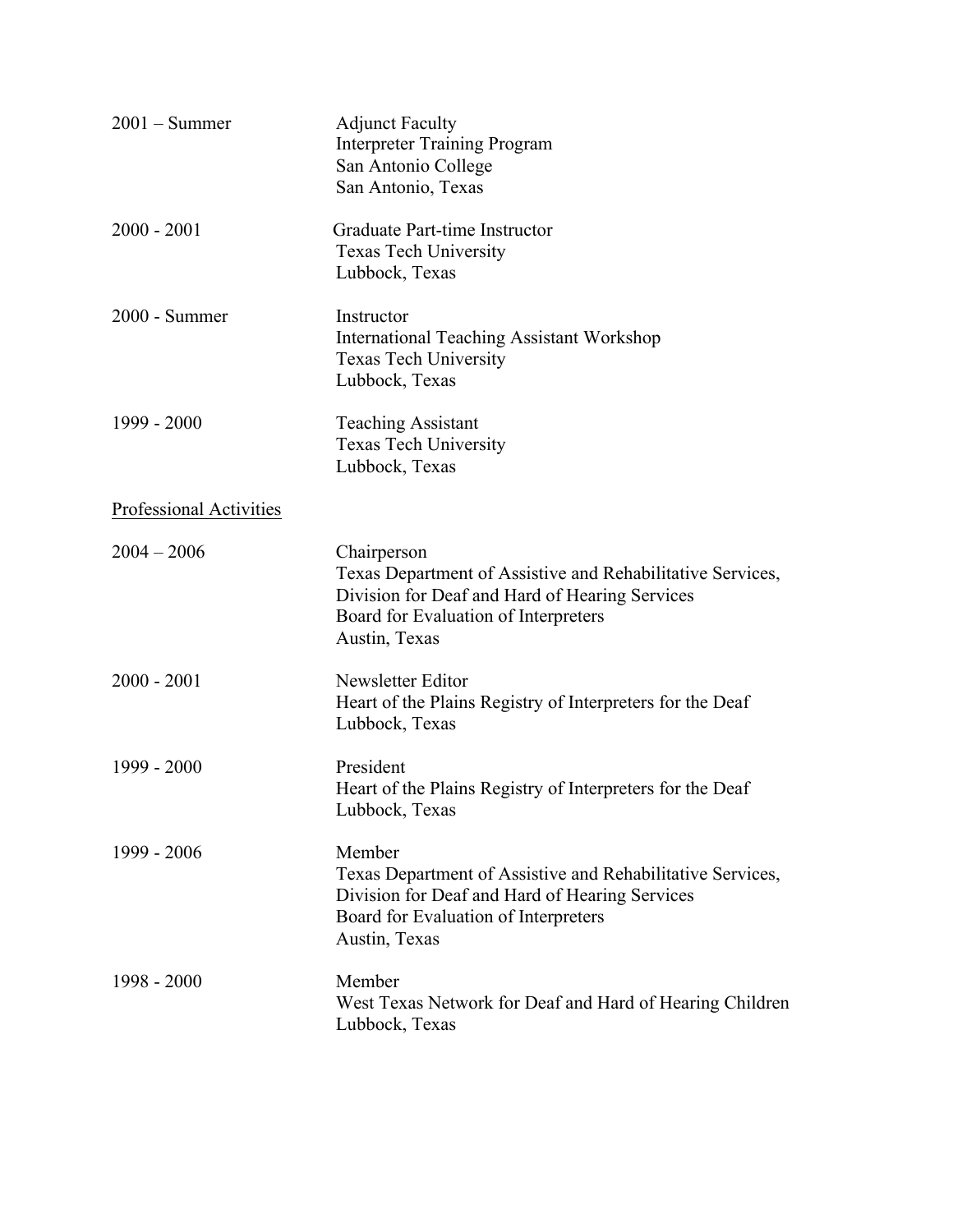| 1998 - 2000    | InterpreTexan Editor<br>Texas Society of Interpreters for the Deaf<br>Austin, Texas                                                                                                |
|----------------|------------------------------------------------------------------------------------------------------------------------------------------------------------------------------------|
| 1996 - Present | Honorary Lifetime Member<br>Heart of the Plains Registry of Interpreters for the Deaf<br>Lubbock, Texas                                                                            |
| 1993           | Vice President<br>Austin Interpreters for the Deaf<br>Austin, Texas                                                                                                                |
| 1992 - Present | Evaluator<br>Texas Department of Assistive and Rehabilitative Services,<br>Division for Deaf and Hard of Hearing Services<br>Board for Evaluation of Interpreters<br>Austin, Texas |
| 1992 - 1994    | <b>Board Member</b><br><b>Waterloo Counseling Center</b><br>Austin, Texas                                                                                                          |
| 1992           | Member<br><b>Texas Department of Health</b><br>Statewide Taskforce on Curriculum Development for<br>Pre/Post Test HIV Counselors for the Deaf<br>Austin, Texas                     |
| 1991 - 1993    | Legislative Liaison<br>Texas Society of Interpreters for the Deaf<br>Austin, Texas                                                                                                 |
| 1991 - 1992    | President<br>Austin Interpreters for the Deaf<br>Austin, Texas                                                                                                                     |
| 1989 - 1991    | Member<br>AIDS Services of Austin<br>Disabilities Taskforce<br>Austin, Texas                                                                                                       |
| 1989           | Member<br>AIDS Services of Austin<br>Deaf Community Outreach Committee<br>Austin, Texas                                                                                            |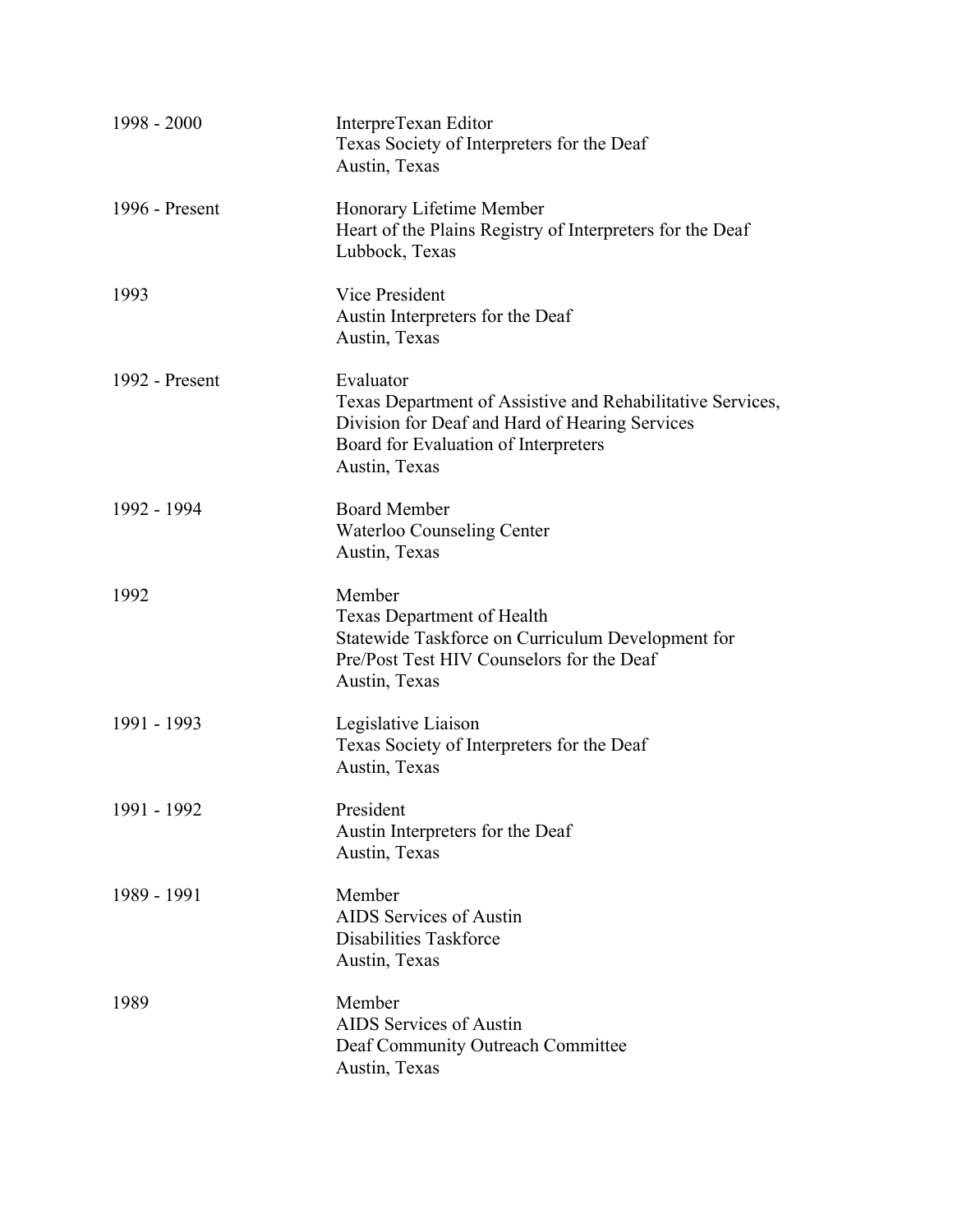| 1988 - Present | Member<br>Texas Society of Interpreters for the Deaf<br>Austin, Texas                |
|----------------|--------------------------------------------------------------------------------------|
| 1988 - Present | Member<br>National Registry of Interpreters for the Deaf<br>Silver Springs, Maryland |
| 1988 - 1996    | Member<br>Austin Interpreters for the Deaf<br>Austin, Texas                          |

### CERTIFICATIONS / LICENSES

| $2006 -$ Present | Texas Department of Assistive and Rehabilitative Services, Division for<br>Deaf and Hard of Hearing Services<br>Board for Evaluation of Interpreters<br>Master Interpreter    |
|------------------|-------------------------------------------------------------------------------------------------------------------------------------------------------------------------------|
| $2001 - 2016$    | Texas Department of Assistive and Rehabilitative Services, Division for<br>Deaf and Hard of Hearing Services<br>Board for Evaluation of Interpreters<br>Court Interpreter     |
| 1999 - Present   | National Registry of Interpreters for the Deaf, Inc.<br>CI and CT                                                                                                             |
| 1998 - Present   | State Board of Educator Certification<br>Texas Assessment of Sign Communication in ASL, (TASC-ASL)<br>Level A                                                                 |
| 1992 - Present   | Texas Department of Assistive and Rehabilitative Services, Division for<br>Deaf and Hard of Hearing Services<br>Board for Evaluation of Interpreters<br>Level V Interpreter   |
| 1991 - 1992      | Texas Department of Assistive and Rehabilitative Services, Division for<br>Deaf and Hard of Hearing Services<br>Board for Evaluation of Interpreters<br>Level IV Interpreter  |
| 1986 - 1991      | Texas Department of Assistive and Rehabilitative Services, Division for<br>Deaf and Hard of Hearing Services<br>Board for Evaluation of Interpreters<br>Level III Interpreter |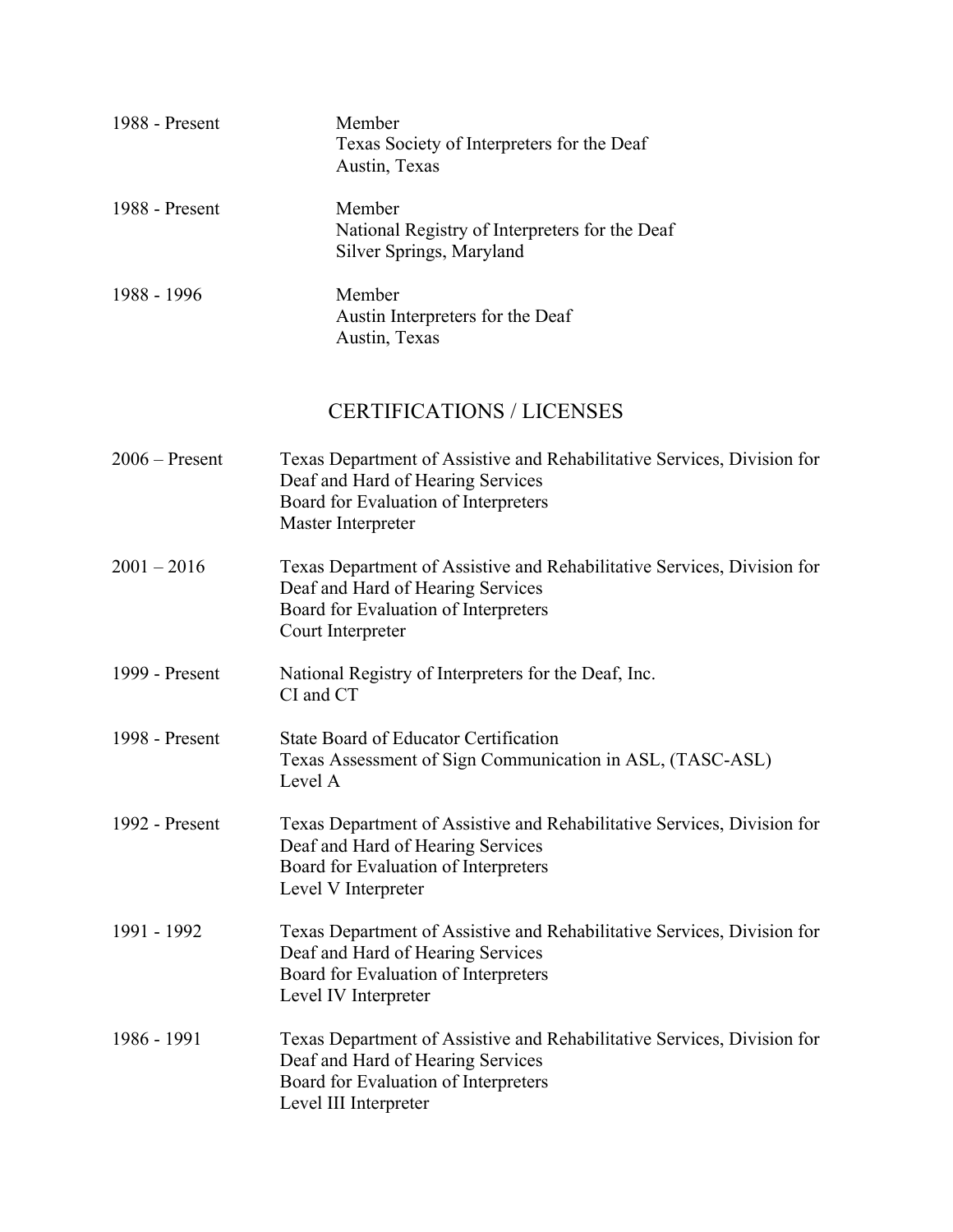#### 1985 - 1986 Texas Department of Assistive and Rehabilitative Services, Division for Deaf and Hard of Hearing Services Board for Evaluation of Interpreters Level I Interpreter

#### Professional Presentations

- April, 2015 BEI Rater Training Lansing, Michigan
- September, 2014 BEI Rater Training Lansing, Michigan
- August, 2014 DARS Summer Institute San Antonio, Texas
- July, 2014 BEI Rater Training Jefferson City, Missouri
- April, 2014 BEI Overview Springfield, Missouri
- April, 2014 BEI Overview Kansas City, Missouri
- March, 2014 The BEI Test What is the Test Testing? Texas Department of Assistive and Rehabilitative Services, Division for Deaf and Hard of Hearing Services, Board for Evaluation of Interpreters National Webinar
- March, 2014 Emergency Nurses Association, National Leadership Conference Phoenix, Arizona
- November, 2013 Illinois Deaf and Hard of Hearing Commission Springfield, Illinois
- June, 2013 Texas Society of Interpreters for the Deaf Dallas, Texas
- March, 2013 Using YouTube for Skill Building Drills Fort Lauderdale, Florida
- February, 2012 Delgado Community College New Orleans, Louisiana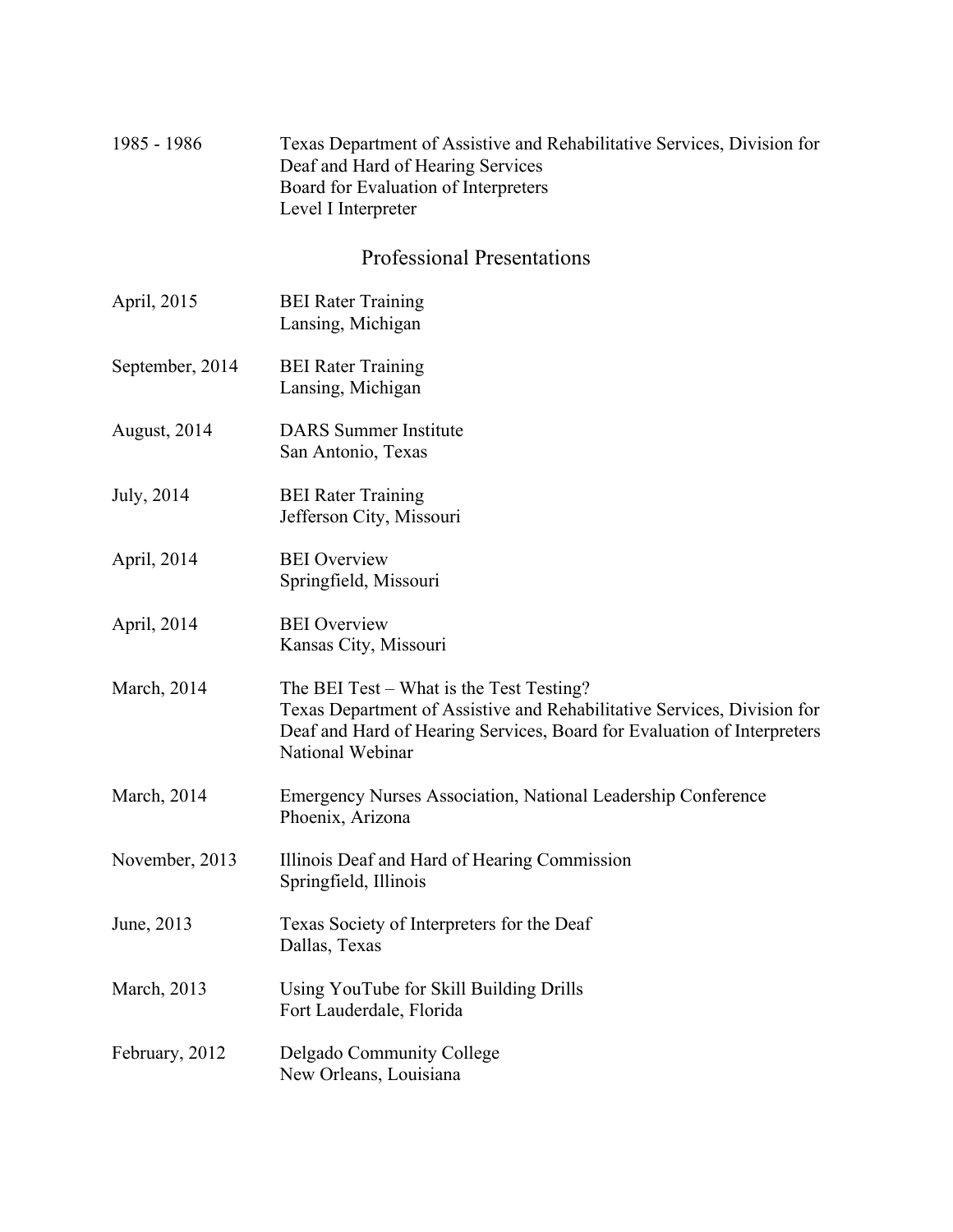| August, 2010       | Illinois Deaf and Hard of Hearing Commission<br>Schaumburg, Illinois                                                                                                                                                                        |
|--------------------|---------------------------------------------------------------------------------------------------------------------------------------------------------------------------------------------------------------------------------------------|
| June, 2010         | Illinois Deaf and Hard of Hearing Commission<br>Chicago, Illinois                                                                                                                                                                           |
| January, 2010      | Illinois Deaf and Hard of Hearing Commission<br>Austin, Texas                                                                                                                                                                               |
| December, 2009     | Michigan Division on Deaf and Hard of Hearing<br>Lansing, Michigan                                                                                                                                                                          |
| June, 2009         | Michigan Division on Deaf and Hard of Hearing<br>Lansing, Michigan                                                                                                                                                                          |
| August, 2008       | Advanced Interpreter Institute<br>San Antonio, Texas                                                                                                                                                                                        |
| <b>July</b> , 2008 | Statewide Conference on Education of the Deaf and Hard of Hearing<br>Galveston, Texas                                                                                                                                                       |
| June, 2008         | Creating a Professional Resume<br>for the Sign Language Interpreters' Portfolio<br><b>Region IV Educational Service Center</b><br>Houston, Texas                                                                                            |
| May, 2008          | Inter-rater Reliability and Standard Deviation – Rater Training<br>Texas Department of Assistive and Rehabilitative Services, Division for<br>Deaf and Hard of Hearing Services, Board for Evaluation of Interpreters<br>Ft. Worth, Texas   |
| May, 2008          | The BEI Test of English Proficiency and Sight Translation<br>Region X Educational Service Center<br>Richardson, Texas                                                                                                                       |
| April, 2008        | Inter-rater Reliability and Standard Deviation – Rater Training<br>Texas Department of Assistive and Rehabilitative Services, Division for<br>Deaf and Hard of Hearing Services, Board for Evaluation of Interpreters<br>San Antonio, Texas |
| February, 2008     | ASL to Spoken English<br><b>Region XI Educational Service Center</b><br>Ft. Worth, Texas                                                                                                                                                    |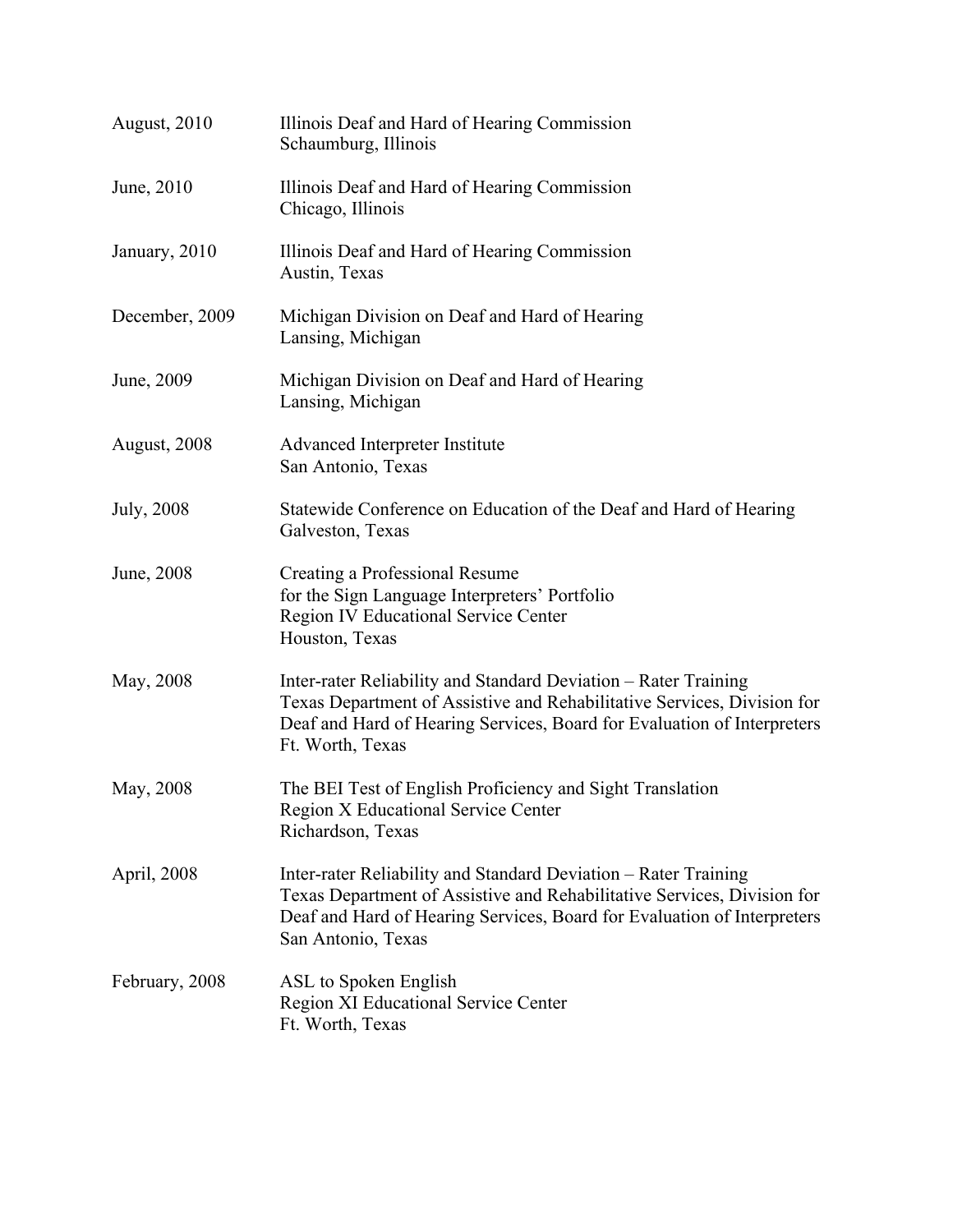| February, 2008  | Inter-rater Reliability and Standard Deviation – Rater Training<br>Texas Department of Assistive and Rehabilitative Services, Division for<br>Deaf and Hard of Hearing Services, Board for Evaluation of Interpreters<br>San Antonio, Texas |
|-----------------|---------------------------------------------------------------------------------------------------------------------------------------------------------------------------------------------------------------------------------------------|
| January, 2008   | Inter-rater Reliability and Standard Deviation – Rater Training<br>Texas Department of Assistive and Rehabilitative Services, Division for<br>Deaf and Hard of Hearing Services, Board for Evaluation of Interpreters<br>Austin, Texas      |
| November, 2007  | Classifier Use and Register in the Classroom<br><b>Region IV Educational Service Center</b><br>Houston, Texas                                                                                                                               |
| October, 2007   | Inter-rater Reliability and Standard Deviation – Rater Training<br>Texas Department of Assistive and Rehabilitative Services, Division for<br>Deaf and Hard of Hearing Services, Board for Evaluation of Interpreters<br>San Antonio, Texas |
| September, 2007 | Inter-rater Reliability and Standard Deviation – Rater Training<br>Texas Department of Assistive and Rehabilitative Services, Division for<br>Deaf and Hard of Hearing Services, Board for Evaluation of Interpreters<br>Ft. Worth, Texas   |
| August, 2007    | Summer Institute for Interpreters<br>Region XX Educational Service Center<br>San Antonio, Texas                                                                                                                                             |
| August, 2007    | Inter-rater Reliability and Standard Deviation - Rater Training<br>Texas Department of Assistive and Rehabilitative Services, Division for<br>Deaf and Hard of Hearing Services, Board for Evaluation of Interpreters<br>Austin, Texas      |
| July, 2007      | Summer Institute for Interpreters<br><b>Region XX Educational Service Center</b><br>McAllen, Texas                                                                                                                                          |
| June, 2007      | Inter-rater Reliability and Standard Deviation - Rater Training<br>Texas Department of Assistive and Rehabilitative Services, Division for<br>Deaf and Hard of Hearing Services, Board for Evaluation of Interpreters<br>Houston, Texas     |
| June, 2007      | Summer Institute for Interpreters<br>Colorado School for the Deaf and Blind<br>Colorado Springs, Colorado                                                                                                                                   |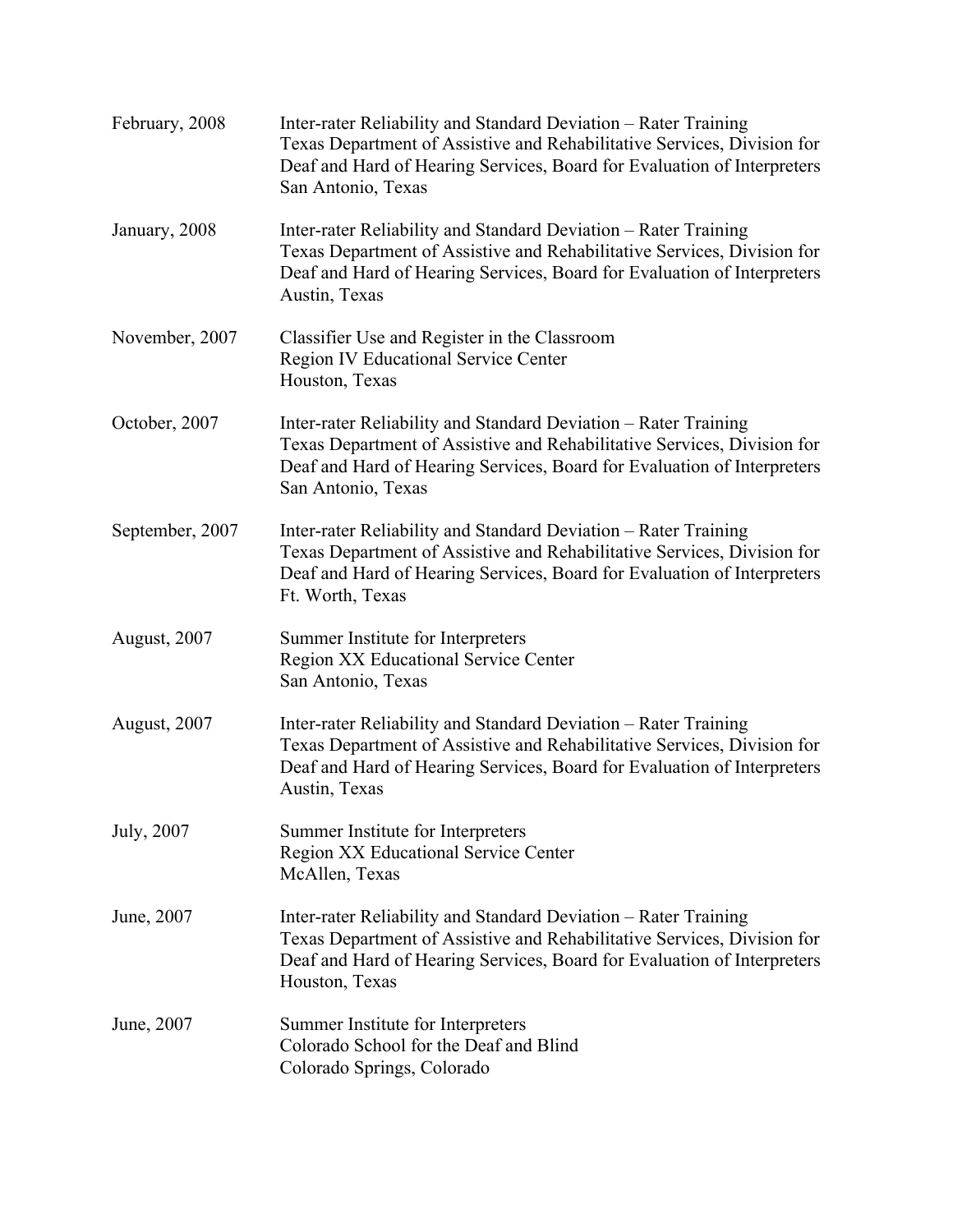| April, 2007         | Inter-rater Reliability and Standard Deviation – Rater Training<br>Texas Department of Assistive and Rehabilitative Services, Division for<br>Deaf and Hard of Hearing Services, Board for Evaluation of Interpreters<br>San Antonio, Texas |
|---------------------|---------------------------------------------------------------------------------------------------------------------------------------------------------------------------------------------------------------------------------------------|
| August, 2006        | Summer Institute for Interpreters<br>Region XX Educational Service Center<br>San Antonio, Texas                                                                                                                                             |
| July, 2006          | Summer Institute for Interpreters<br>Region XX Educational Service Center<br>McAllen, Texas                                                                                                                                                 |
| <b>August, 2005</b> | Summer Institute for Interpreters<br>Texas Department of Assistive and Rehabilitative Services, Division for<br>Deaf and Hard of Hearing Services<br>Big Spring, Texas                                                                      |
| January, 2005       | Greek and Latin Roots for Vocabulary Building to Enhance Educational<br>Interpreting<br>Region XIII<br>San Marcos, Texas                                                                                                                    |
| October, 2004       | ASL to Spoken English<br><b>Communication Axess Ability Group</b><br>Houston, Texas                                                                                                                                                         |
| November, 2003      | Receptive Interpreting II<br>San Antonio College<br>San Antonio, Texas                                                                                                                                                                      |
| October, 2003       | Receptive Interpreting I<br>San Antonio College<br>San Antonio, Texas                                                                                                                                                                       |
| September, 2003     | Greek and Latin Roots for Vocabulary Building to Enhance Educational<br>Interpreting<br>El Paso Community College<br>El Paso, Texas                                                                                                         |
| <b>August, 2003</b> | Greek and Latin Roots for Vocabulary Building to Enhance Educational<br>Interpreting<br>Arlington Independent School District<br>Arlington, Texas                                                                                           |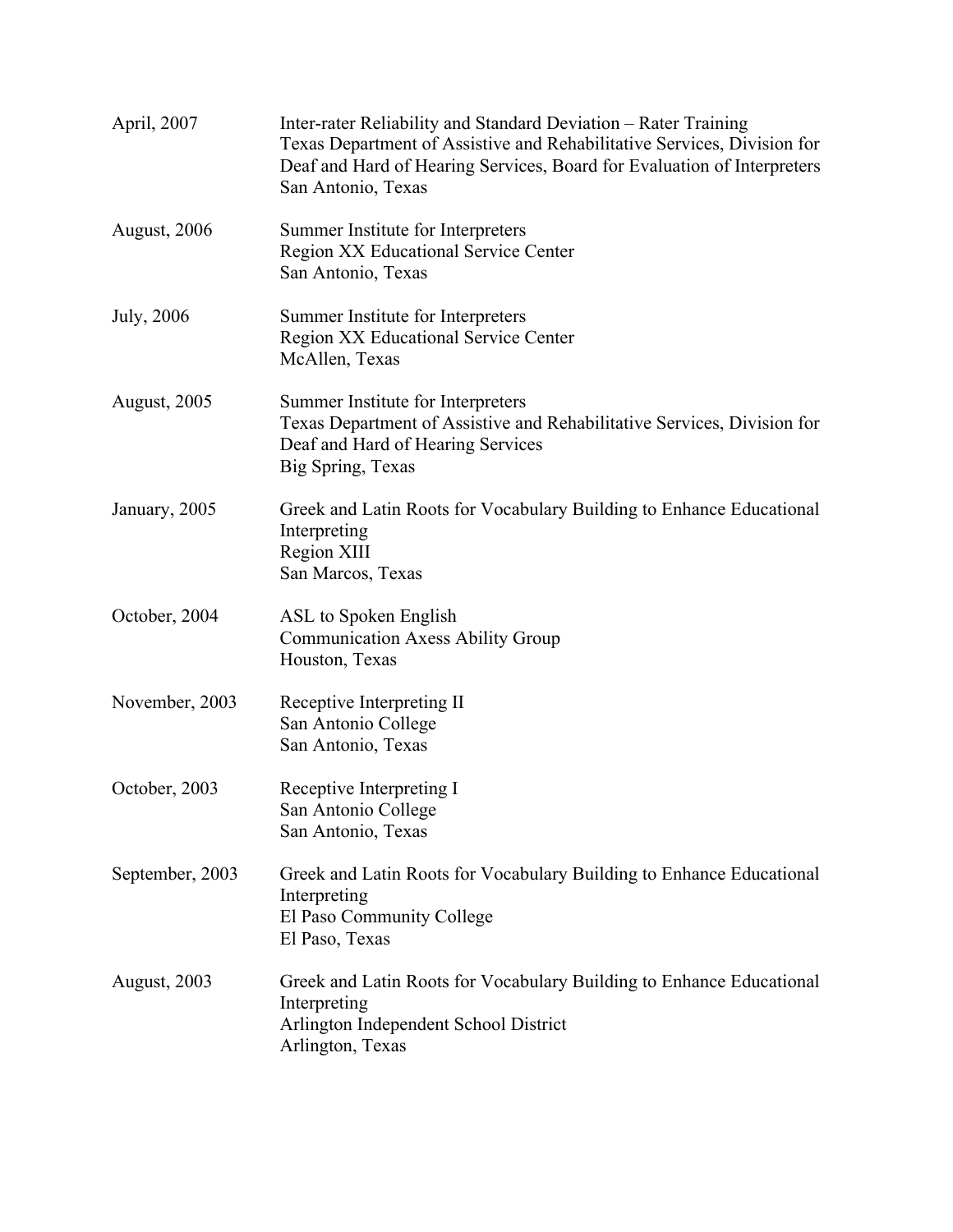| <b>July</b> , 2003  | <b>Transliterating for Educational Interpreters</b><br><b>Region XX Educational Service Center</b><br>San Antonio, Texas                                   |
|---------------------|------------------------------------------------------------------------------------------------------------------------------------------------------------|
| <b>August, 2002</b> | Greek and Latin Roots for Vocabulary Building to Enhance Educational<br>Interpreting<br>National Educational Interpreting Conference<br>San Antonio, Texas |
| June, 2002          | Certified Deaf Interpreter Training<br>Travis County Council for the Deaf<br>Austin, Texas                                                                 |
| January, 2002       | Level III Skill Building for Educational Interpreters<br><b>Region XX Educational Service Center</b><br>San Antonio, Texas                                 |
| Jan. 8, 2002        | Level III Skill Building for Educational Interpreters<br>Brownsville Independent School District<br>Brownsville, Texas                                     |
| January, 2002       | Skill Building for Educational Interpreters<br>Uvalde Independent School District<br>Uvalde, Texas                                                         |
| October, 2001       | Greek and Latin Roots for Vocabulary Building to Enhance Educational<br>Interpreting<br><b>Region XIII Educational Service Center</b><br>Austin, Texas     |
| September, 2001     | Interpreter Survival Kit<br>San Antonio College<br>San Antonio, Texas                                                                                      |
| July, 2001          | Putting Medical Vocabulary Into ASL<br>Oregon RID<br>Portland, Oregon                                                                                      |
| July, 2001          | Greek and Latin Roots for Vocabulary Building to Enhance Educational<br>Interpreting<br>Western Oregon University<br>Salem, Oregon                         |
| May, 2001           | Clinical Vignettes for Medical Interpreting<br>Vital Signs, Inc.<br>San Antonio, Texas                                                                     |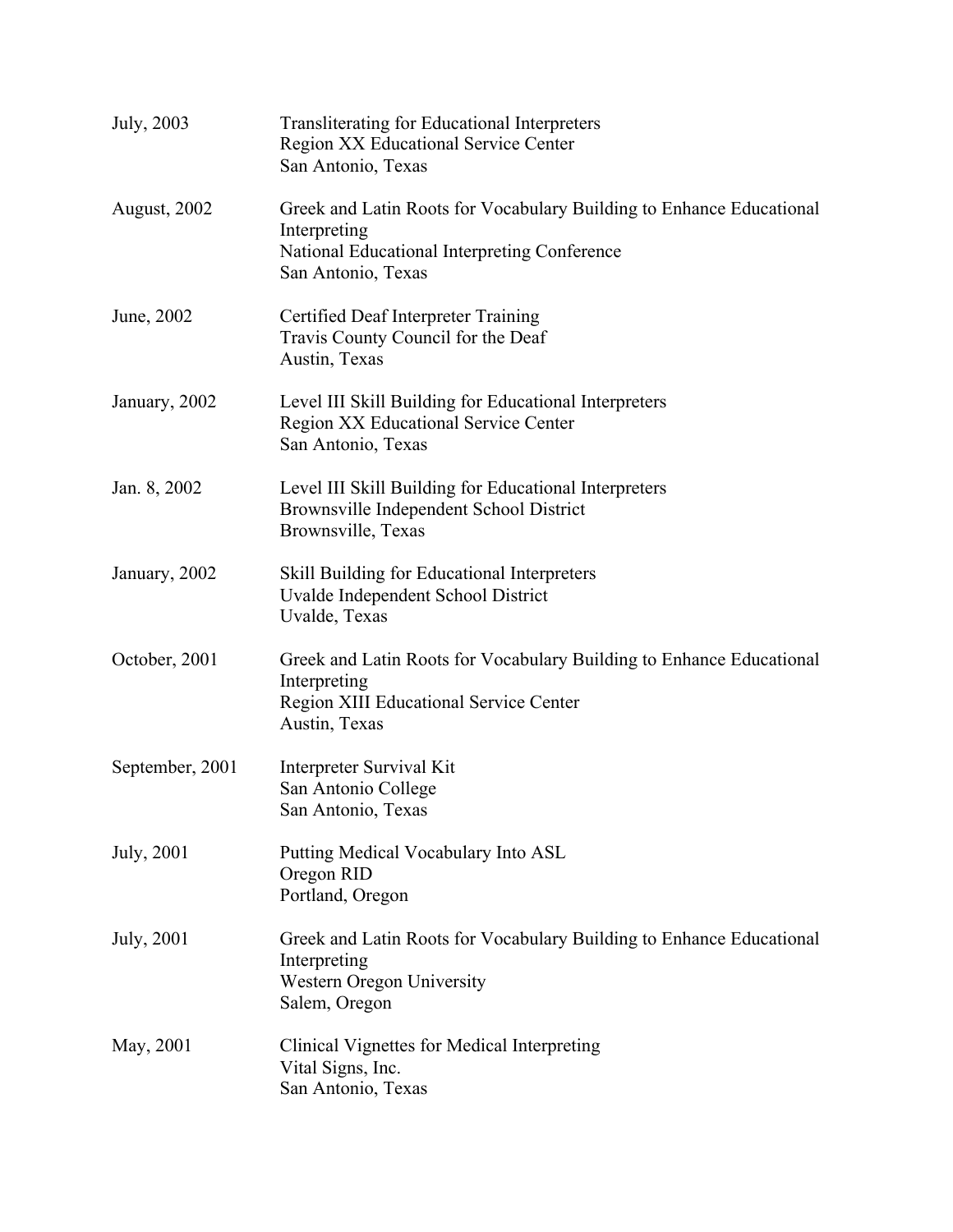| April, 2001    | Greek and Latin Roots for Vocabulary Building to Enhance Educational<br>Interpreting<br><b>Region XX Educational Service Center</b><br>San Antonio, Texas                                |
|----------------|------------------------------------------------------------------------------------------------------------------------------------------------------------------------------------------|
| April, 2001    | General Skill Building for Educational Interpreters<br><b>Sul Ross State University</b><br>Alpine, Texas                                                                                 |
| February, 2001 | Greek and Latin Roots for Vocabulary Building to Enhance Educational<br>Interpreting<br><b>Region XI Educational Service Center</b><br>Denton, Texas                                     |
| November, 2000 | In-Depth Medical Interpreting<br>Oregon RID<br>Portland, Oregon                                                                                                                          |
| August, 2000   | Greek and Latin Roots for Vocabulary Building to Enhance Educational<br>Interpreting<br>National Educational Interpreter's Conference<br>Kansas City, Missouri                           |
| July, 2000     | Greek and Latin Roots for Vocabulary Building to Enhance Educational<br>Interpreting<br>Statewide Conference on Education of the Deaf<br>Houston, Texas                                  |
| May, 2000      | Clinical Vignettes for Medical Interpreting" and "Greek and Latin Roots<br>for Vocabulary Building to Enhance Educational Interpreting<br><b>RID Region V Conference</b><br>Boise, Idaho |
| April, 2000    | Clinical Vignettes for Medical Interpreting<br>Texas Society of Interpreters for the Deaf<br>Austin, Texas                                                                               |
| October, 1999  | Greek and Latin Roots for Vocabulary Building to Enhance Educational<br>Interpreting<br>Corpus Christi, Texas                                                                            |
| October, 1999  | Greek and Latin Roots for Vocabulary Building to Enhance Educational<br>Interpreting<br>McAllen, Texas                                                                                   |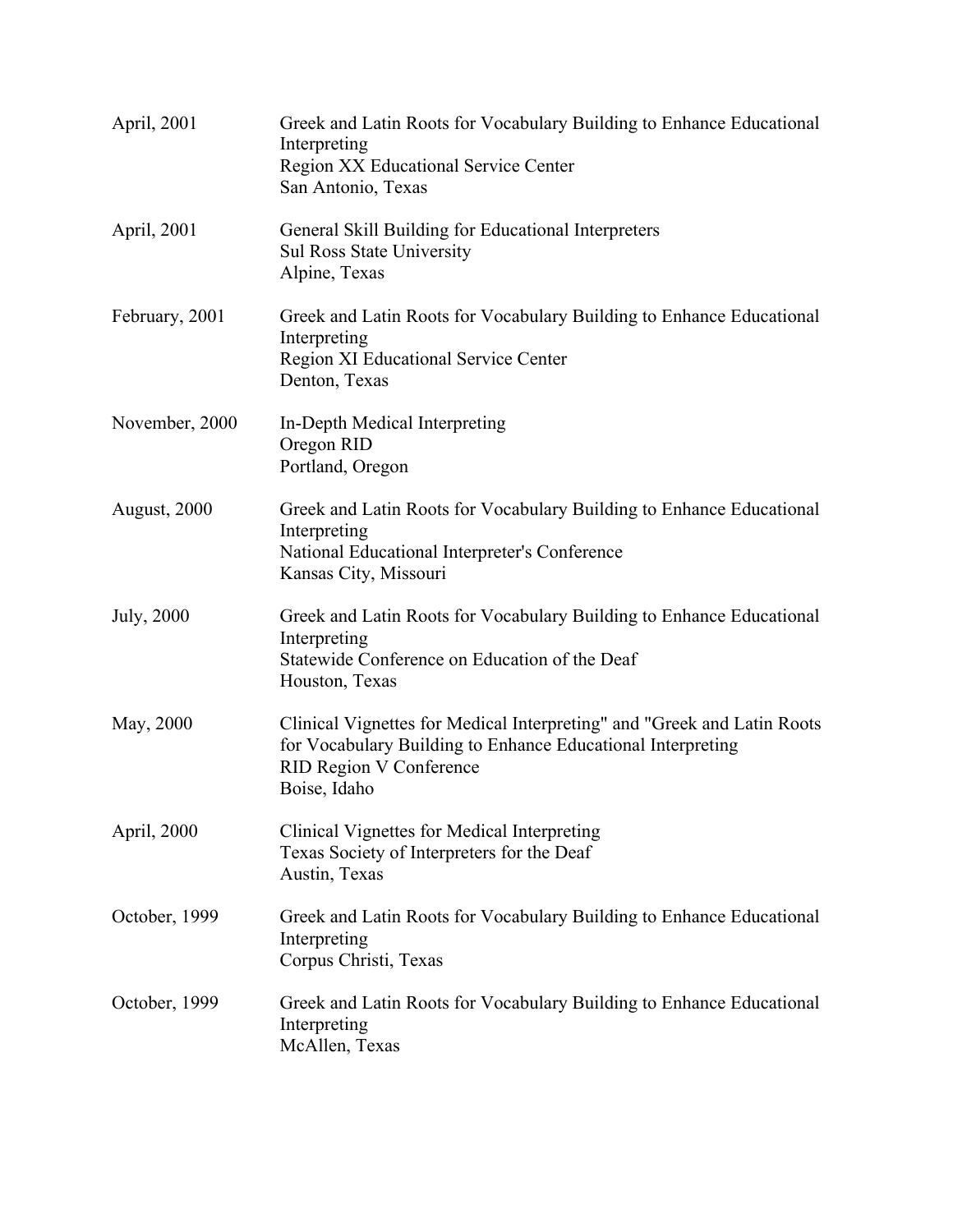| July, 1999     | <b>Communication Skills Workshop</b><br>Texas School for the Deaf<br>Austin, Texas                                                                 |
|----------------|----------------------------------------------------------------------------------------------------------------------------------------------------|
| June, 1999     | <b>Communication Skills Workshop</b><br>Texas School for the Deaf<br>Austin, Texas                                                                 |
| May-June, 1999 | <b>Communication Skills Workshop</b><br>Texas School for the Deaf<br>Austin, Texas                                                                 |
| February, 1999 | Greek and Latin Roots for Vocabulary Building to Enhance Educational<br>Interpreting<br>Lubbock Independent School District<br>Lubbock, Texas      |
| February, 1999 | Greek and Latin Roots to Improve Vocabulary for Educational Interpreters<br>San Antonio College<br>San Antonio, Texas                              |
| November, 1999 | Building Blocks for Medical Interpreting<br>Southwest Collegiate Institute for the Deaf<br>Big Spring, Texas                                       |
| July, 1998     | ASL and English: Using Signed Stories to Bridge the Gap<br>1998 Statewide Conference on Education of the Deaf<br>Arlington, Texas                  |
| July, 1998     | Interpreter Training, Taking Responsibility for Your Own Skill<br>Development<br>Statewide Conference on Education of the Deaf<br>Arlington, Texas |
| July, 1998     | Interactive Interpreting and Transliterating<br><b>Texas Tech University</b><br>Lubbock, Texas                                                     |
| July, 1998     | <b>Communication Skills Workshop</b><br>Texas School for the Deaf<br>Austin, Texas                                                                 |
| July, 1998     | <b>Communication Skills Workshop</b><br>Texas School for the Deaf<br>Austin, Texas                                                                 |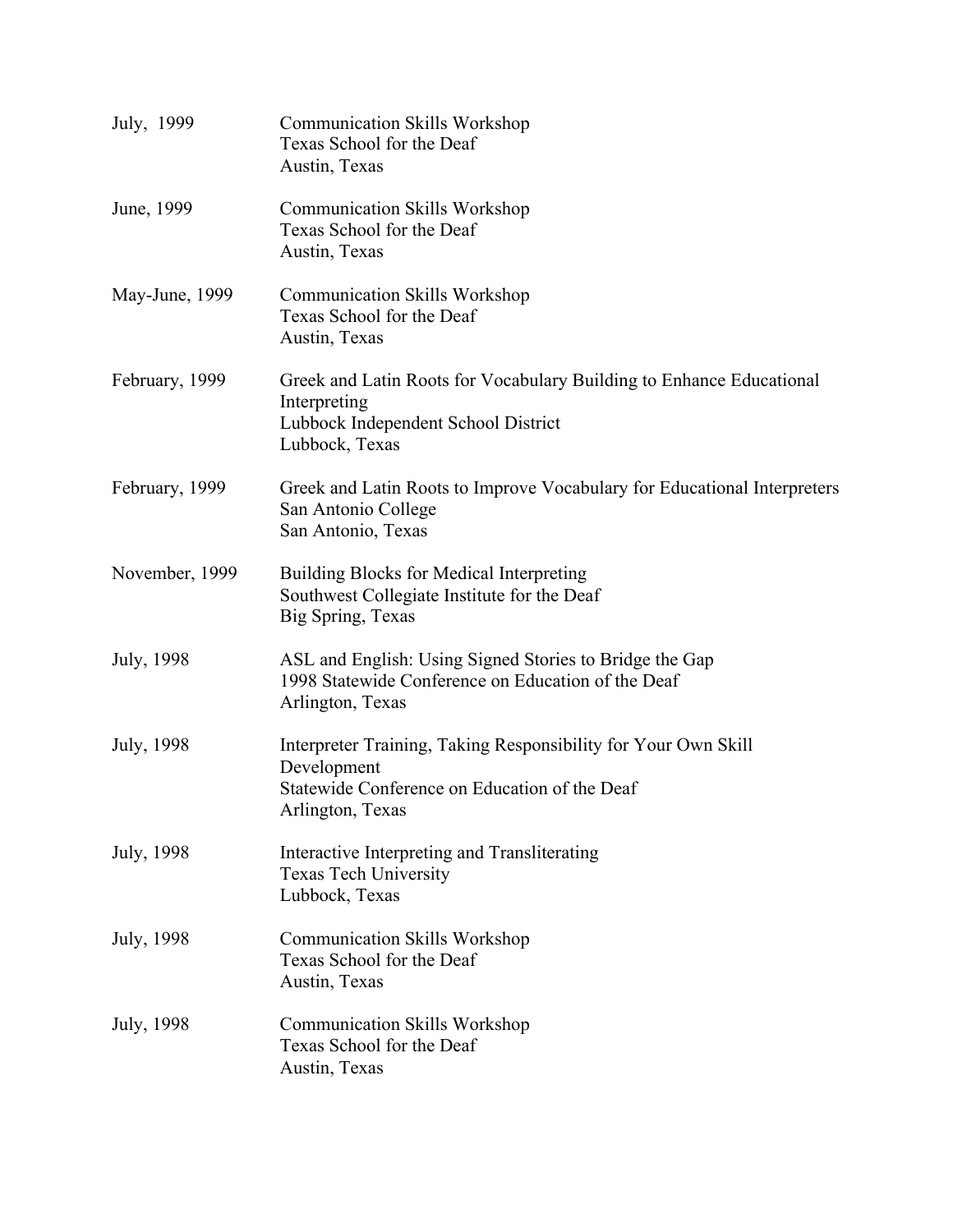| July, 1998     | <b>Building Blocks for Medical Interpreting</b><br>The Deaf Center<br>Corpus Christi, Texas                                     |
|----------------|---------------------------------------------------------------------------------------------------------------------------------|
| June, 1998     | Using Classifiers, Grammatical Markers & Non-Manual Signals<br>Texas Tech University<br>Lubbock, Texas                          |
| June, 1998     | <b>Communication Skills Workshop</b><br>Texas School for the Deaf<br>Austin, Texas                                              |
| March, 1998    | Interactive Interpreting/Transliterating<br>Lubbock Independent School District<br>Lubbock, Texas                               |
| January, 1998  | <b>Expressive Transliterating</b><br>Lubbock Independent School District<br>Lubbock, Texas                                      |
| December, 1997 | <b>ASL Idioms and Phrases</b><br>Lubbock Independent School District<br>Lubbock, Texas                                          |
| November, 1997 | Interpreting - General Skill Building<br>Lubbock Independent School District<br>Lubbock, Texas                                  |
| November, 1997 | <b>Improving Your Receptive Interpreting</b><br>Lubbock Independent School District<br>Lubbock, Texas                           |
| November, 1997 | Professional Practices for Contract Interpreters<br>Heart of the Plains Registry of Interpreters for the Deaf<br>Lubbock, Texas |
| October, 1997  | Using Classifiers Effectively in the Classroom<br>Lubbock Independent School District<br>Lubbock, Texas                         |
| October, 1997  | Professional Practice for Interpreters in an Educational Setting<br>Lubbock Independent School District<br>Lubbock, Texas       |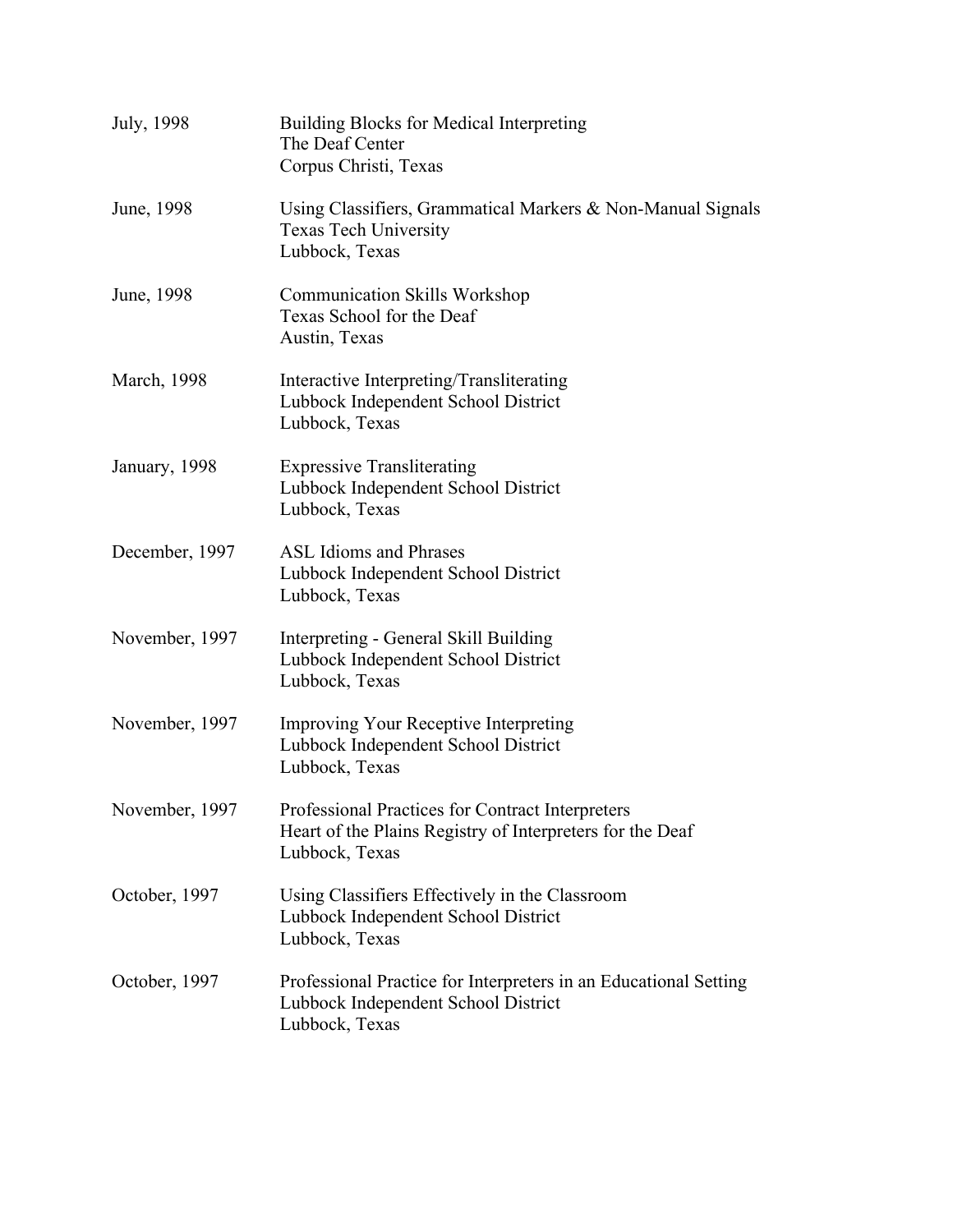| May, 1997      | Interpreting Settings: Legal, Medical, and Mental Health<br>Lubbock Independent School District<br>Lubbock, Texas         |
|----------------|---------------------------------------------------------------------------------------------------------------------------|
| April, 1997    | Sign to Voice: Advanced<br>Lubbock Independent School District<br>Lubbock, Texas                                          |
| April, 1997    | Surviving the Hot Seat<br>Hiland Council for the Deaf<br>Big Spring, Texas                                                |
| April, 1997    | Sign to Voice: Intermediate<br>Lubbock Independent School District<br>Lubbock, Texas                                      |
| March, 1997    | Focus on Expressive Interpreting/Transliterating<br>Lubbock Independent School District<br>Lubbock, Texas                 |
| March, 1997    | Sign to Voice: Introduction<br>Lubbock Independent School District<br>Lubbock, Texas                                      |
| March, 1997    | Training to Enhance Skills Leading to Higher Level Certification<br>Lubbock Independent School District<br>Lubbock, Texas |
| February, 1997 | Fundamentals of Interpreting III<br>Lubbock Independent School District<br>Lubbock, Texas                                 |
| February, 1997 | Fundamentals of Interpreting II<br>Lubbock Independent School District<br>Lubbock, Texas                                  |
| January, 1997  | Fundamentals of Interpreting I<br>Lubbock Independent School District<br>Lubbock, Texas                                   |
| January, 1997  | Greek and Latin Roots for Medical Interpreting<br>Lubbock Independent School District<br>Lubbock, Texas                   |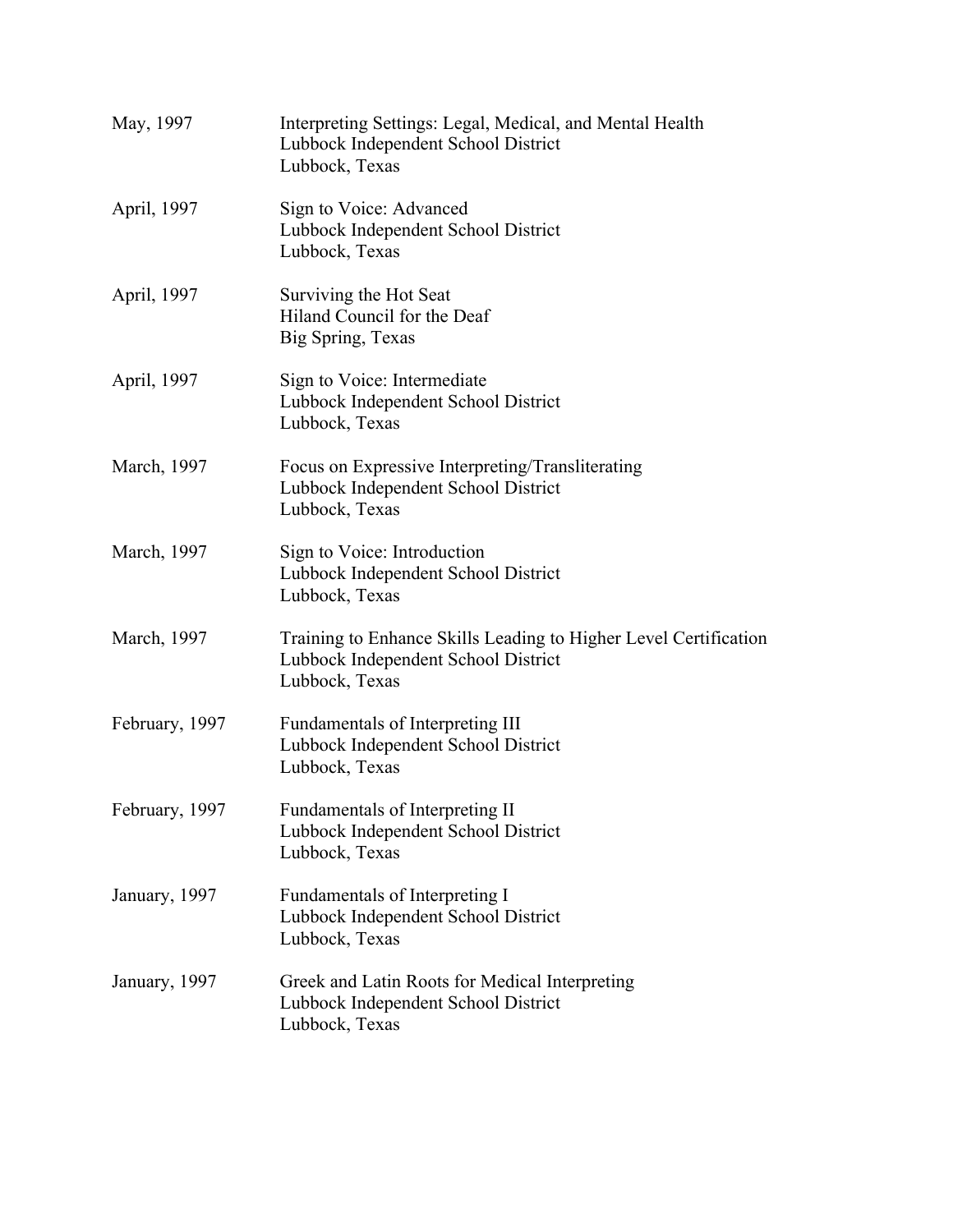| November, 1996 | Conceptual Accuracy in Interpreting<br>Lubbock Independent School District<br>Lubbock, Texas                                                     |
|----------------|--------------------------------------------------------------------------------------------------------------------------------------------------|
| October, 1996  | <b>Improving Your Evaluation Performance</b><br>Texas Tech University and Lubbock Independent School District<br>Lubbock, Texas                  |
| October, 1996  | Interpreter Ethics<br>Lubbock Independent School District<br>Lubbock, Texas                                                                      |
| October, 1996  | Special Communication Needs for the Hearing Impaired Patient<br>Texas Tech University Health Sciences Center School of Nursing<br>Lubbock, Texas |

# **HONORS**

| 2014 | <b>Excellence Award Recipient</b><br>National Institute for Staff and Organizational Development, (NISOD)<br>University of Texas at Austin |
|------|--------------------------------------------------------------------------------------------------------------------------------------------|
| 1999 | President's Honor Roll<br>Spring 1999<br><b>Texas Tech University</b>                                                                      |
| 1998 | Member<br><b>Pinnacle National Honorary Society</b><br><b>Texas Tech University</b>                                                        |
| 1997 | Member<br>Golden Key National Honor Society<br><b>Texas Tech University</b>                                                                |
| 1997 | President's Honor Roll<br>Summer 1997<br><b>Texas Tech University</b>                                                                      |
|      | <b>CONTINUING EDUCATION</b>                                                                                                                |
| 2014 | Conference of Interpreter Trainers<br>Portland, Oregon                                                                                     |
| 2013 | Webinar: Interpreting in Domestic Violence Settings                                                                                        |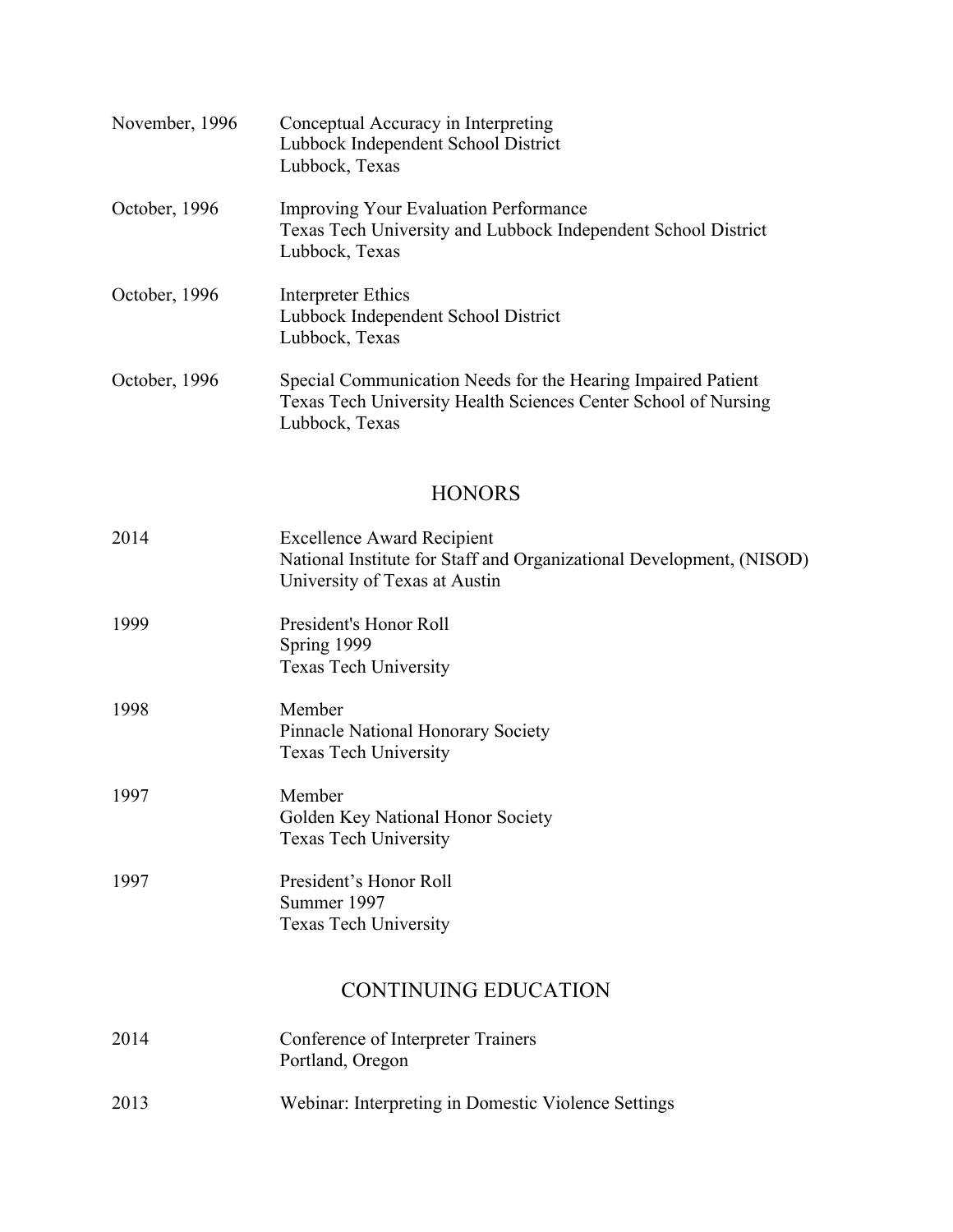| 2013 | Ethics and Decision Making (EDM) Circles – Foundation and Practice<br>San Antonio, Texas      |
|------|-----------------------------------------------------------------------------------------------|
| 2013 | Interpreter Educators Symposium: Critical Thinking<br>Salt Lake City, Utah                    |
| 2013 | Fingerspelled word recognition through Rapid Serial Visual Presentation<br>San Antonio, Texas |
| 2013 | Mentoring Interns and Recent Graduates<br>San Antonio, Texas                                  |
| 2013 | Distance Learning in Interpreter Education<br>Salt Lake City, Utah                            |
| 2010 | <b>Strategies for Deaf IPP Teachers</b><br>San Antonio, Texas                                 |
| 2010 | Research Matters for Interpreter Educators: An Author's Panel<br>San Antonio, Texas           |
| 2010 | A Model for Interpreting Interactive Discourses<br>San Antonio, Texas                         |
| 2010 | CIT: Sampling III<br>San Antonio, Texas                                                       |
| 2010 | CIT: Sampling V<br>San Antonio, Texas                                                         |
| 2010 | CIT: Sampling VII<br>San Antonio, Texas                                                       |
| 2010 | Advanced Classifiers and ASL Vocabulary<br>San Antonio, Texas                                 |
| 2009 | The Right to Silence: Visual Interpretations of the Miranda Warning<br>San Antonio, Texas     |
| 2008 | Mexicanismos Part 2<br>San Antonio, Texas                                                     |
| 2008 | A Dissertation Course<br>San Marcos, Texas                                                    |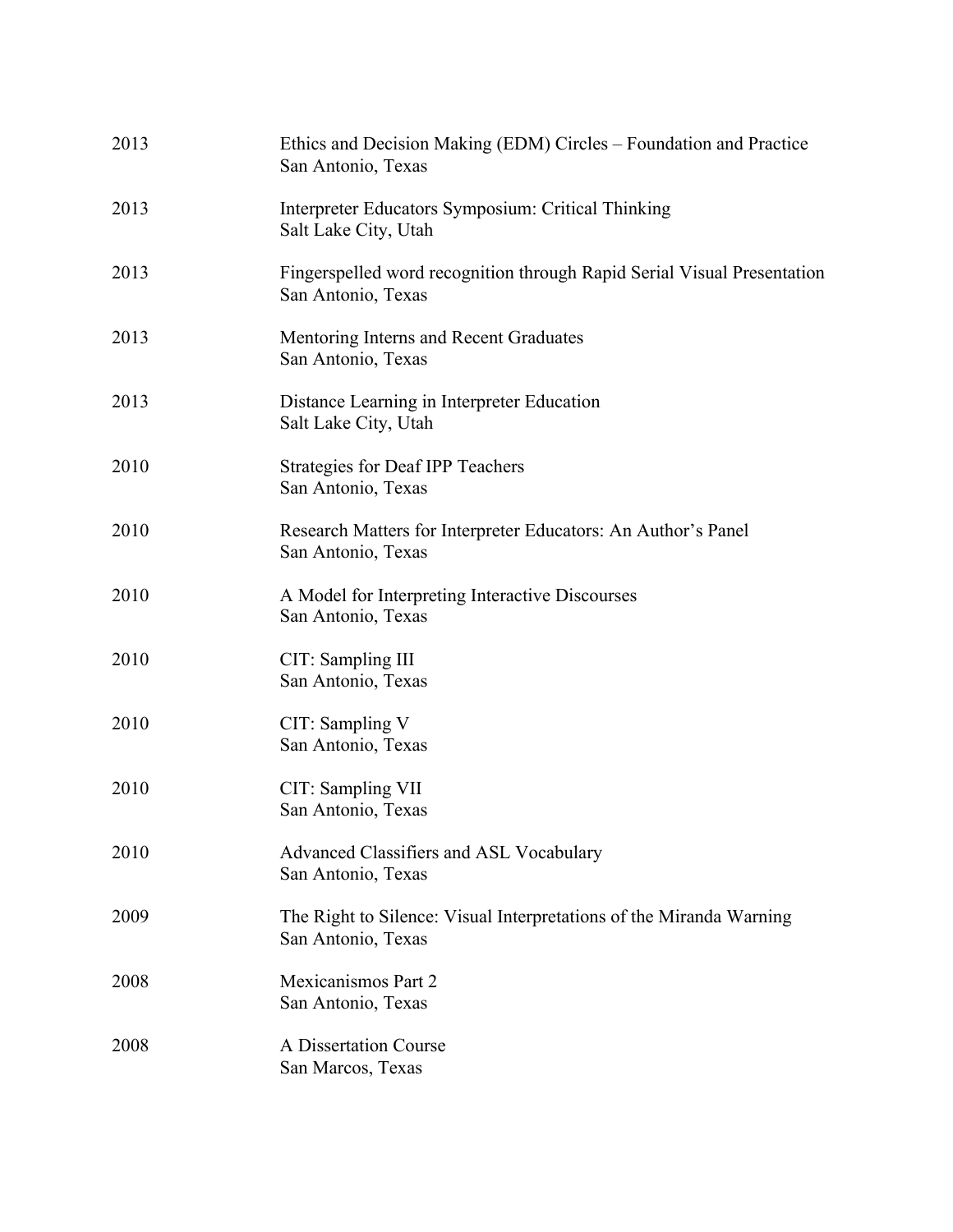| 2008 | Be a Guide not a Guru – Learner Centered Feedback<br>San Antonio, Texas     |
|------|-----------------------------------------------------------------------------|
| 2008 | <b>Error Analysis</b><br>San Antonio, Texas                                 |
| 2008 | <b>Mentoring Summit</b><br>Salt Lake City, Utah                             |
| 2008 | Mentor the Mentor Training<br>San Antonio, Texas                            |
| 2007 | Non-Surgical Facelift with ASL Classifiers<br>San Antonio, Texas            |
| 2007 | Access to Council<br>Austin, Texas                                          |
| 2006 | DARS-BEI Rater Training<br>Austin, Texas                                    |
| 2006 | Texas Round Up: Roles, Conflicts and Protocol<br>Houston, Texas             |
| 2005 | FCC Update on Video Interpreting<br>Austin, Texas                           |
| 2005 | <b>FCC 101</b><br>Austin, Texas                                             |
| 2004 | <b>TCDHH-BEI Evaluator Training</b><br>Austin, Texas                        |
| 2004 | Texas Society of Interpreters for the Deaf Conference<br>San Antonio, Texas |
| 2003 | Texas Society of Interpreters for the Deaf Conference<br>Dallas, Texas      |
| 2003 | Diction and Register Issues in American Sign Language<br>San Antonio, Texas |
| 2003 | Fingerspelling the Deaf Way<br>San Antonio, Texas                           |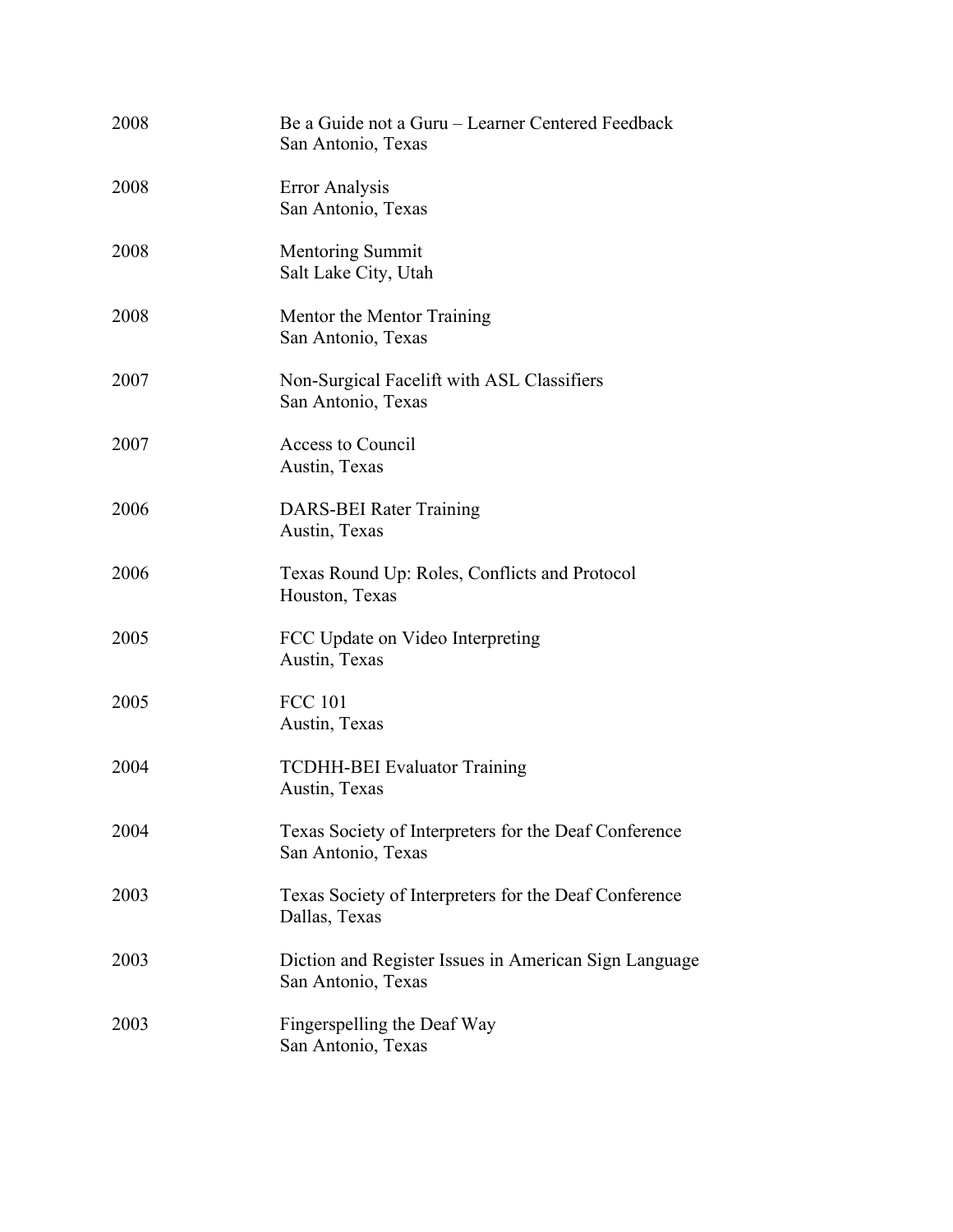| 2002 | Educational and Psychological Assessment: Interpreting Issues in<br>Working with Deaf Adult/Child Clients and Deaf Psychologists<br>San Antonio, Texas |
|------|--------------------------------------------------------------------------------------------------------------------------------------------------------|
| 2002 | Statewide Conference on Deaf Education<br>Corpus Christi, Texas                                                                                        |
| 2002 | Gallaudet University – How to Teach Interpreting<br>San Antonio, Texas                                                                                 |
| 2002 | Texas Society of Interpreters for the Deaf Conference<br>Corpus Christi, Texas                                                                         |
| 2002 | Nurturing Our Own Mental Health: A Workshop for Interpreters<br>San Antonio, Texas                                                                     |
| 2001 | Fingerspelled Word Recognition<br>San Antonio, Texas                                                                                                   |
| 2001 | Working With Intermediary Interpreters<br>San Antonio, Texas                                                                                           |
| 2001 | Intralingual/Interlingual Skill Building<br>Corpus Christi, Texas                                                                                      |
| 2001 | Why We Do What We Do<br>Corpus Christi, Texas                                                                                                          |
| 2001 | Deaf Culture<br>Corpus Christi, Texas                                                                                                                  |
| 2001 | How to Teach Consecutive Interpreting<br>San Antonio, Texas                                                                                            |
| 2001 | <b>WWW Pedagogy</b><br>Lubbock, Texas                                                                                                                  |
| 2000 | How to Teach Translation<br>San Antonio, Texas                                                                                                         |
| 2000 | General Skill Building for Working Interpreters<br>Lubbock, Texas                                                                                      |
| 2000 | Features of Discourse of Lecture and Talk<br>Austin, Texas                                                                                             |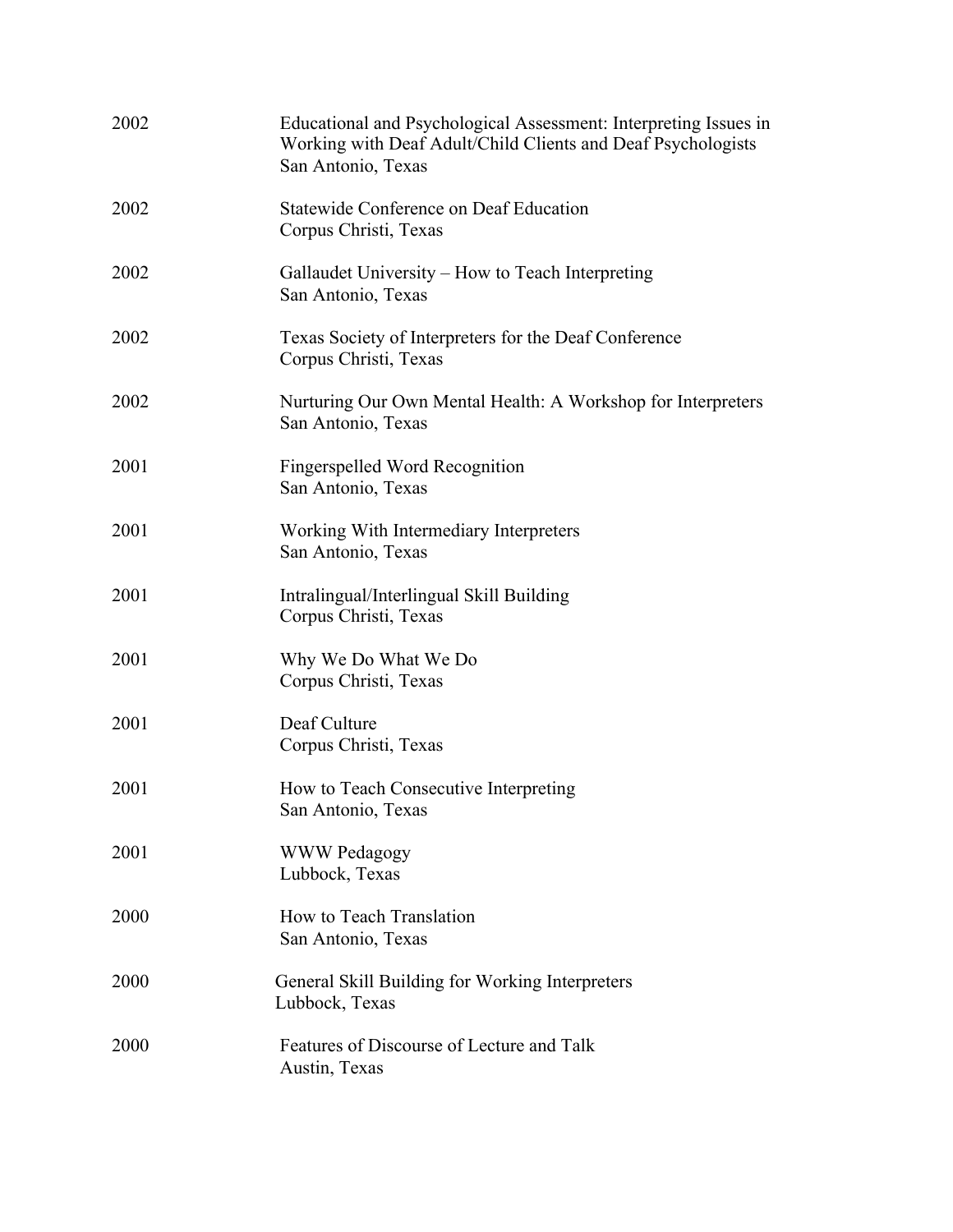| 2000 | Self-Assessment Skills for Sign to Voice Interpretation<br>Austin, Texas                                                  |
|------|---------------------------------------------------------------------------------------------------------------------------|
| 2000 | Court Interpreting: State of the Art Ethics and Roles<br>Austin, Texas                                                    |
| 2000 | <b>Texas Linguistics Society Conference</b><br>The Effects of Modality on Language and Linguistic Theory<br>Austin, Texas |
| 1999 | <b>BEI</b> Issues Forum<br>Lubbock, Texas                                                                                 |
| 1999 | <b>RID Rap Session</b><br>Lubbock, Texas                                                                                  |
| 1999 | Interpreting Issues<br>Lubbock, Texas                                                                                     |
| 1999 | Making the 7 Habits Your Habits<br>Lubbock, Texas                                                                         |
| 1998 | Lobbying, the Process<br>Brownsville, Texas                                                                               |
| 1998 | Processing Models to Improve Your Work<br>Brownsville, Texas                                                              |
| 1998 | Educational Interpreting Role and Responsibility<br>Brownsville, Texas                                                    |
| 1998 | Are You Culturally Fit?<br>Brownsville, Texas                                                                             |
| 1998 | How to Wow 'Em, Preparation for Testing<br>Brownsville, Texas                                                             |
| 1997 | Texas Society of Interpreters for the Deaf, Skill Building Workshop<br>Big Springs, Texas                                 |
| 1997 | Gesturing and Processing of Interpreting and Building Transliteration<br>Ft. Worth, Texas                                 |
| 1996 | <b>Defeating Stress</b><br>Houston, Texas                                                                                 |